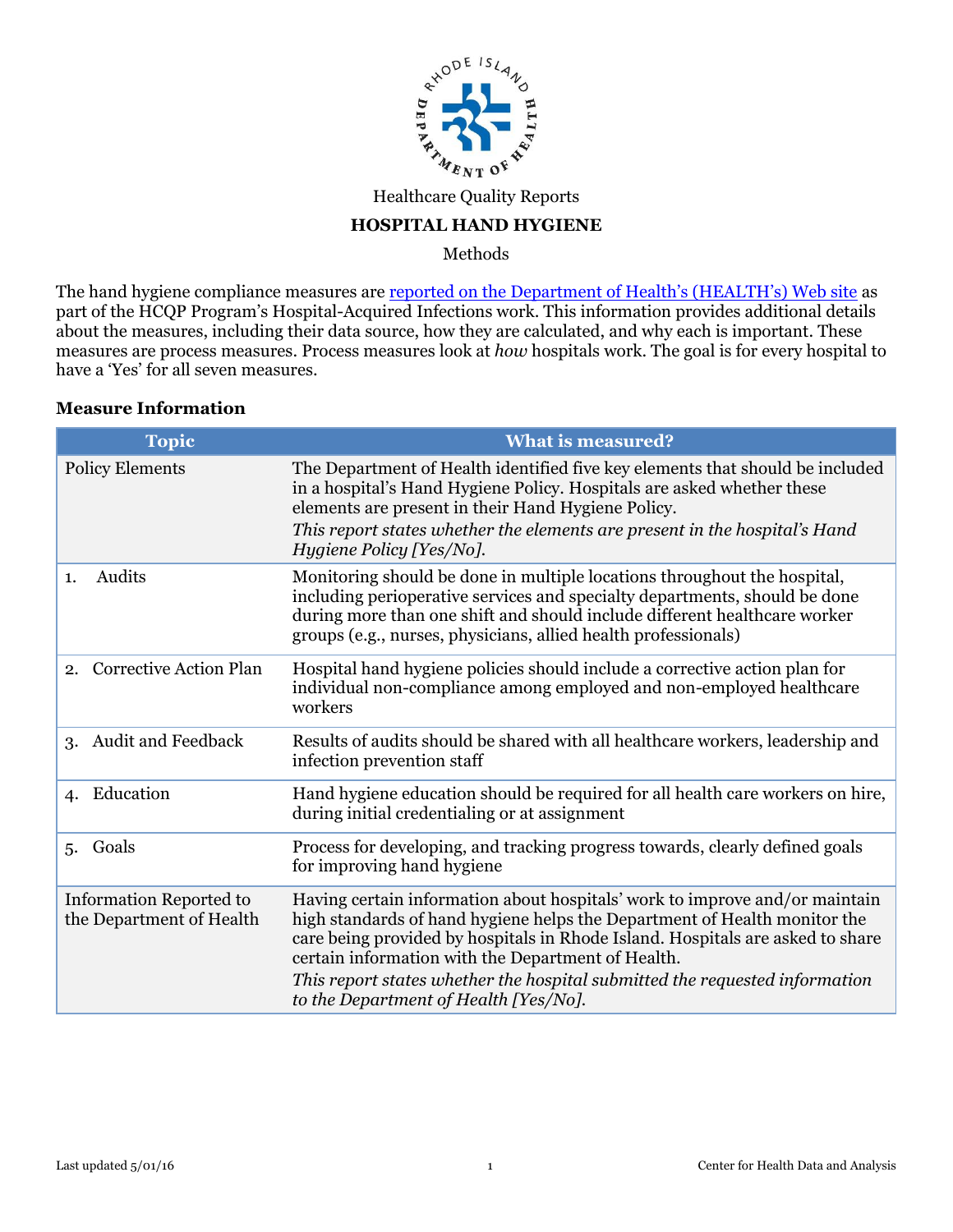| Topic                                | <b>What is measured?</b>                                                                                                                                                                                                                                                                                                                                                                                                                                                                                                                                                                                                                                                                                                                                                                                                                                                                                                                                |
|--------------------------------------|---------------------------------------------------------------------------------------------------------------------------------------------------------------------------------------------------------------------------------------------------------------------------------------------------------------------------------------------------------------------------------------------------------------------------------------------------------------------------------------------------------------------------------------------------------------------------------------------------------------------------------------------------------------------------------------------------------------------------------------------------------------------------------------------------------------------------------------------------------------------------------------------------------------------------------------------------------|
| <b>Hand Hygiene Goals</b>            | On an annual basis, hospitals are required to submit documentation of their<br>hand hygiene goal(s) and their plan for meeting their goal(s), including a<br>targeted completion date. Hand hygiene goals should be assessed regularly<br>and demonstrate progressive improvement. At this time hospitals will also be<br>required to attest to whether their previously submitted goals have been met.<br>Hospitals that have not met their stated goal(s) will be required to submit to<br>the Healthcare Quality Reporting Program data related to the stated goal(s),<br>possible reasons for not meeting the goal(s) and plans for meeting the stated<br>goal(s) in the future.<br>Information about individual hospital goals and progress towards meeting<br>goals is not included in this report. This report only states whether an<br>individual hospital has submitted the above information, as applicable, to the<br>Department of Health. |
| Hand Hygiene-related<br>Deficiencies | Hospitals are required to submit to the Healthcare Quality Reporting Program<br>any deficiencies related to hand hygiene that they have received from either<br>the Center for Medicare and Medicaid Services (CMS) or Joint Commission.<br>Hospitals are also required to submit to this program any mitigation plan<br>developed related to that deficiency.<br>Information about individual hospital deficiencies is not included in this                                                                                                                                                                                                                                                                                                                                                                                                                                                                                                            |
|                                      | report. This report only states whether an individual hospital has submitted<br>the above information, as applicable, to the Department of Health.                                                                                                                                                                                                                                                                                                                                                                                                                                                                                                                                                                                                                                                                                                                                                                                                      |

# **Definitions**

| <b>Key Term/Phrase</b>  | <b>Definition</b>                                                                                                                                               |  |
|-------------------------|-----------------------------------------------------------------------------------------------------------------------------------------------------------------|--|
| <b>Hand hygiene</b>     | • A general term that applies to cleaning hands with soap and water or<br>using an antiseptic (e.g., alcohol) hand rub, gel, or foam (i.e., hand<br>sanitizer). |  |
| Monitoring hand hygiene | • The act of using collected data to look at how a hospital's compliance<br>rate changes over time (e.g., looking at trends).                                   |  |
|                         | • May be part of a program or quality improvement initiative to improve<br>the hospital's hand hygiene compliance.                                              |  |